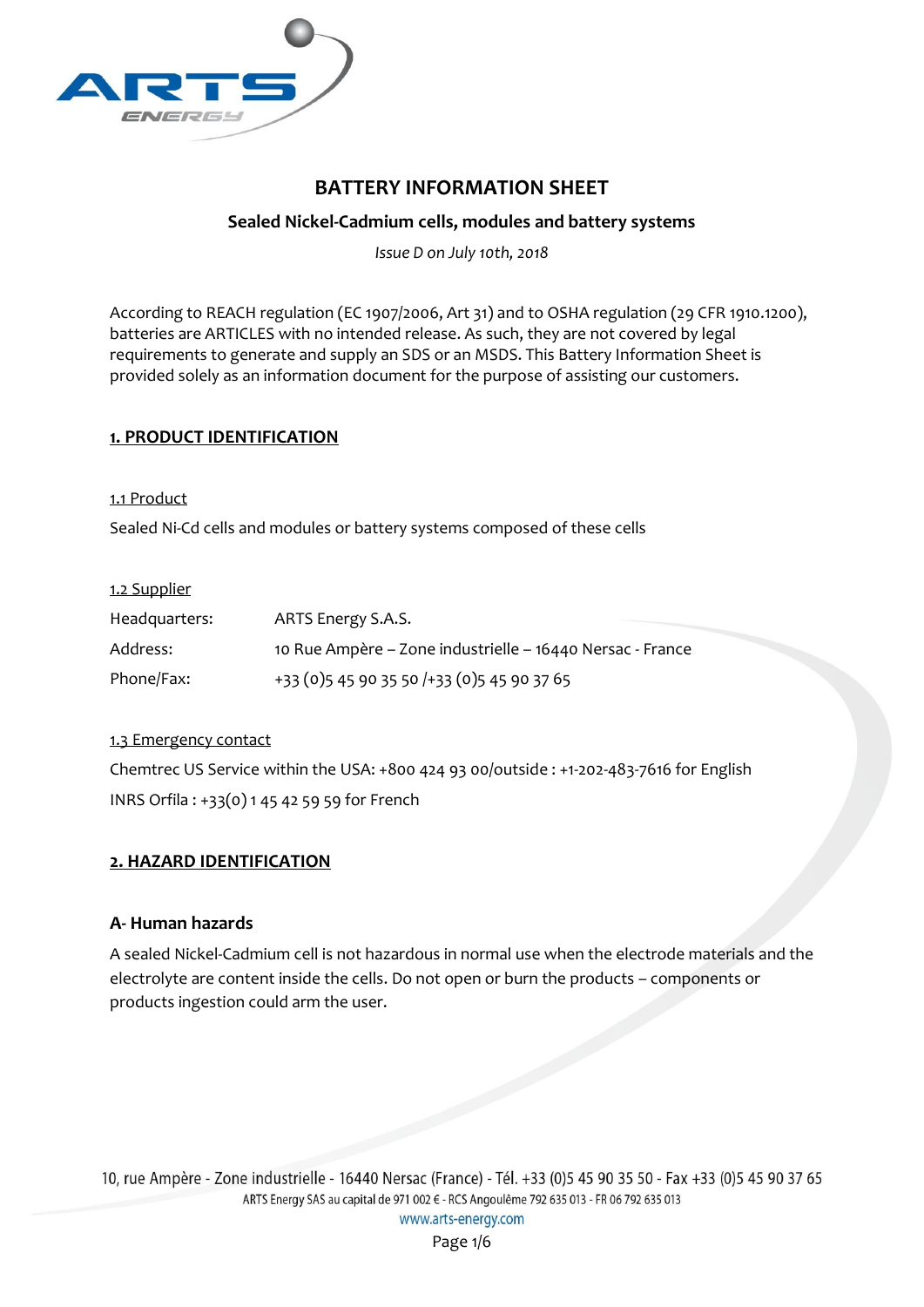

### 2.1 Physical

Nickel plated steel cans do not present any risk if cells are used for its intended purpose and according to valid directions for use.

Do not throw in fire or misuse, as a gas containing hydrogen and oxygen can be generated through the safety valve (explosion risk).

### 3.2 Chemical

Nickel plated steel cans do not present chemical risk in normal use.

In case of misuse (abusive over charge, reverse charge, external short circuit…) and in case of default, some electrolyte can leak from the cell through the safety vent.

In these cases refer to the risk of the alkaline hydroxides.

The toxic properties of the electrode materials are hazardous only if the materials are released by mechanical damaging the cell or if exposed to fire.

### **B- Environmental hazards**

Metals used in a Ni-Cd cell have to be collected and recycled through specialized organizations (list on [www.rechargebatteries.org\)](http://www.rechargebatteries.org/).

## **3. COMPOSITION, INFORMATION OR INGREDIENTS**

Weight percentage of basic materials:

Single cell with steel container

| Component                    | <b>CAS Number</b> | <b>EINECS/ELINCS</b> | Content (wt. $%$ )* |
|------------------------------|-------------------|----------------------|---------------------|
| Active nickel**              | 12054-48-7        | 235-008-5            | $10 - 25$           |
| Active cadmium***            | 21041-95-2        | 244-168-5            | $10 - 19$           |
| Cobalt                       | 21041-93-0        | 244-166-4            | $0 - 2$             |
| Alkaline electrolyte (pH=14) | N/A               | N/A                  | $14 - 27$           |
| Plastics                     | N/A               | N/A                  | $3 - 6$             |
| <b>Steel</b>                 | N/A               | N/A                  | $25 - 45$           |

\* Quantities may vary with cell model

\*\* Active nickel present as Ni(OH)2 and NiOOH

\*\*\*Active cadmium present as Cd(OH)2 and Cd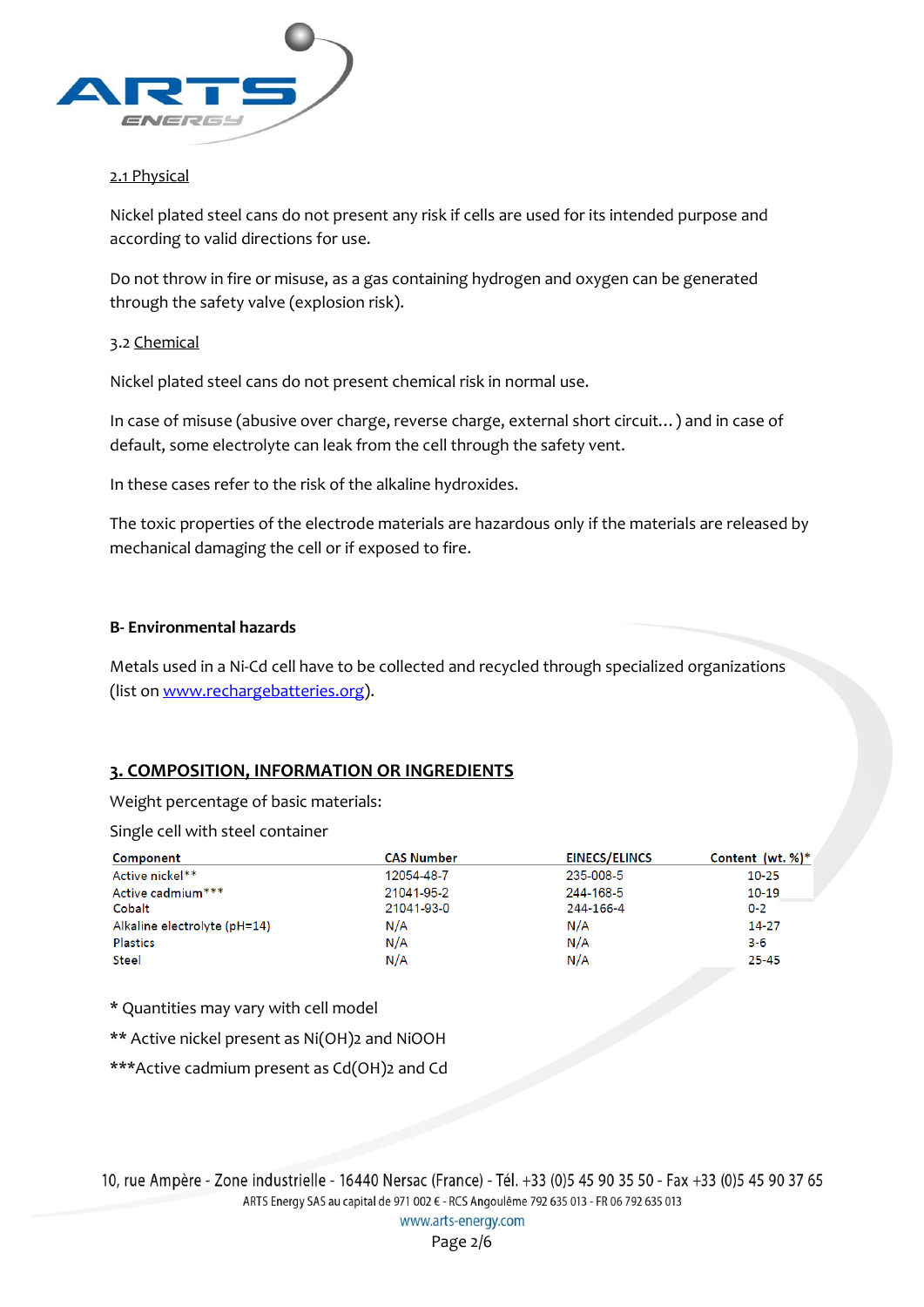

Classification of dangerous substances contained into the cells.

| <b>SUBSTANCES</b> |                        |             | <b>CLASSIFICATION</b> |                                                                                                                          |                                                    |                                        |
|-------------------|------------------------|-------------|-----------------------|--------------------------------------------------------------------------------------------------------------------------|----------------------------------------------------|----------------------------------------|
| <b>Name</b>       | $N^{\circ}$ EC         | Symbol      | Letter                | Identification                                                                                                           | Special risk                                       | Safety                                 |
|                   | N° CAS                 |             |                       | of danger                                                                                                                | (1)                                                | advice                                 |
|                   | N° EINEC               |             |                       |                                                                                                                          |                                                    | (2)                                    |
| <b>Nickel</b>     | 028-002-00-7           | Ni          | Xn                    | <b>Nocif</b>                                                                                                             | R 40-43                                            | S2, 22, 36                             |
|                   | 7440-02-0              |             |                       |                                                                                                                          | R <sub>17</sub>                                    |                                        |
|                   | 231-111-4              |             |                       |                                                                                                                          |                                                    |                                        |
| Nickel Hydroxyde  | $028 - 008 - x^*$      | Ni(OH)2     | Xn; N                 | Carc. cat 3                                                                                                              | R 20/22, 43, 40                                    | S <sub>2</sub>                         |
|                   | 12054-48-7             |             |                       | Harmful                                                                                                                  | R 50/53                                            | S 22, 36, 60,                          |
|                   | 235-008-5              |             |                       |                                                                                                                          |                                                    | 61                                     |
| Cobalt Hydroxyde  |                        | Co(OH)2     | Xn; N                 | <b>Harmful</b>                                                                                                           | R22-43-50/53                                       | $S2 - 24 - 37$ :                       |
|                   | 21041-93-0             |             |                       |                                                                                                                          |                                                    | 60.61                                  |
|                   | 244-166-4              |             |                       |                                                                                                                          |                                                    |                                        |
| Potassium         | 019-002-00-8           | <b>KOH</b>  | C, Xi                 | Corrosive,                                                                                                               | R 35, 22                                           | S 26-37/39                             |
| Hydroxyde         | 1310-58-3              |             |                       | Irritant                                                                                                                 | R36-37                                             | $-45$                                  |
|                   | 215-181-3              |             |                       |                                                                                                                          |                                                    |                                        |
| Sodium            | 011-002-00-6           | <b>NaOH</b> | C                     | Corrosive                                                                                                                | <b>R35</b>                                         | S 26-37/39                             |
| Hydroxyde         | 1310-73-2              |             |                       |                                                                                                                          |                                                    | $-45$                                  |
|                   | 215-185-5              |             |                       |                                                                                                                          |                                                    |                                        |
| Lithium           |                        | <b>LiOH</b> | C                     | Corrosive                                                                                                                | <b>R35</b>                                         | S 26-37/39                             |
| Hydroxyde         | 1310-65-2              |             |                       |                                                                                                                          |                                                    | $-45$                                  |
|                   | 215-183-4              |             |                       |                                                                                                                          |                                                    |                                        |
| Cadmium           | 231-152-8<br>7440-43-9 | Cd          | $T+$<br>N             | Carc. Cat. 2; R45<br>Muta. Cat. 3; R68<br>Repr. Cat. 3; R62<br>Repr. Cat. 3; R63<br>T+; R26<br>T; R48/23/25<br>N; R50/53 | R45, R68, R62,<br>R63, R26,<br>R48/23/25<br>R50/53 | S45<br><b>S53</b><br><b>S60</b><br>S61 |

(1) Nature of special risk

R 17: Spontaneously flammable in air

R 20/21/22: Harmful by inhalation, skin contact or if swallowed.

R 20/22: Harmful by inhalation or ingestion.

R 22: Harmful by ingestion.

R 35: Causes serious burns.

R 36/37: Sensitising for eyes and respiratory system.

R 40: Carcinogenic effect suspected. Possible risk of irreversible effects.

R 43: May cause sensitising by skin contact.

R42/43: May cause sensitising by inhalation and skin contact.

R50/53: Very toxic for aquatics organisms, possible harmful long term effect on aqueous environment.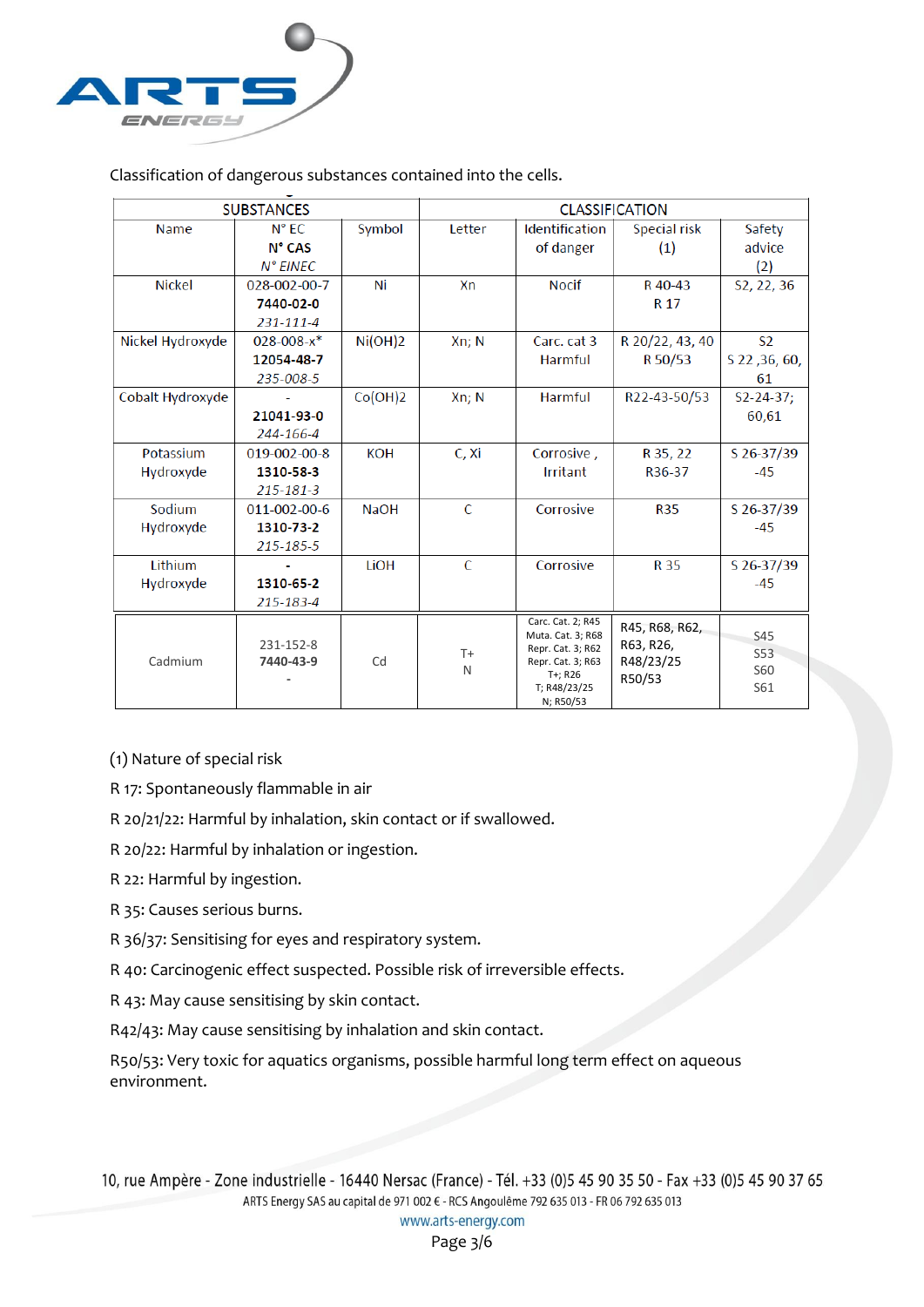

## (2) Safety advice

S 2: Keep out of reach of children.

S 7/8: Keep the container close

- S 22: Do not breathe dust.
- S 24: Avoid contact with skin

S 26: In case of contact with eyes, rinse immediately with plenty of water and seek medical advice.

S 36: Wear suitable protection clothing.

S 37: Wear suitable gloves.

S 37/39: Wear suitable gloves and eyes/face protection.

S 45: In case of accident or if you feel unwell, seek medical advice immediately.

S 60: Eliminate as a dangerous product.

S 61: Avoid disposal in the environment. Consult the information about recycling.

## **4. FIRST AID MEASURES**

In case of electrolyte solution spill (cell leakage) precautions must be taken to avoid any contact of human tissues. If it accidentally happens following must be done:

### 4.1: Inhalation

Fresh air. Rinse mouth and nose with water. Medical treatment.

### 4.2: Skin contact

Rinse immediately with plenty of water. Medical treatment.

### 4.3: Eyes contact

Rinse immediately with plenty of water during at least 15-30 min. Immediate hospital treatment. Consult eye specialist.

### 4.4: Ingestion

If the injured is fully conscious: plenty of drink, preferably milk. Do not induce vomiting.

Immediate Hospital treatment should be done.

## **5. FIRE FIGHTING MEASURES**

5.1: Extinguishing media Suitable: Class D-Dry chemical, sand, CO2. Not to be used: Water.

10, rue Ampère - Zone industrielle - 16440 Nersac (France) - Tél. +33 (0)5 45 90 35 50 - Fax +33 (0)5 45 90 37 65 ARTS Energy SAS au capital de 971 002 € - RCS Angoulême 792 635 013 - FR 06 792 635 013

www.arts-energy.com

Page 4/6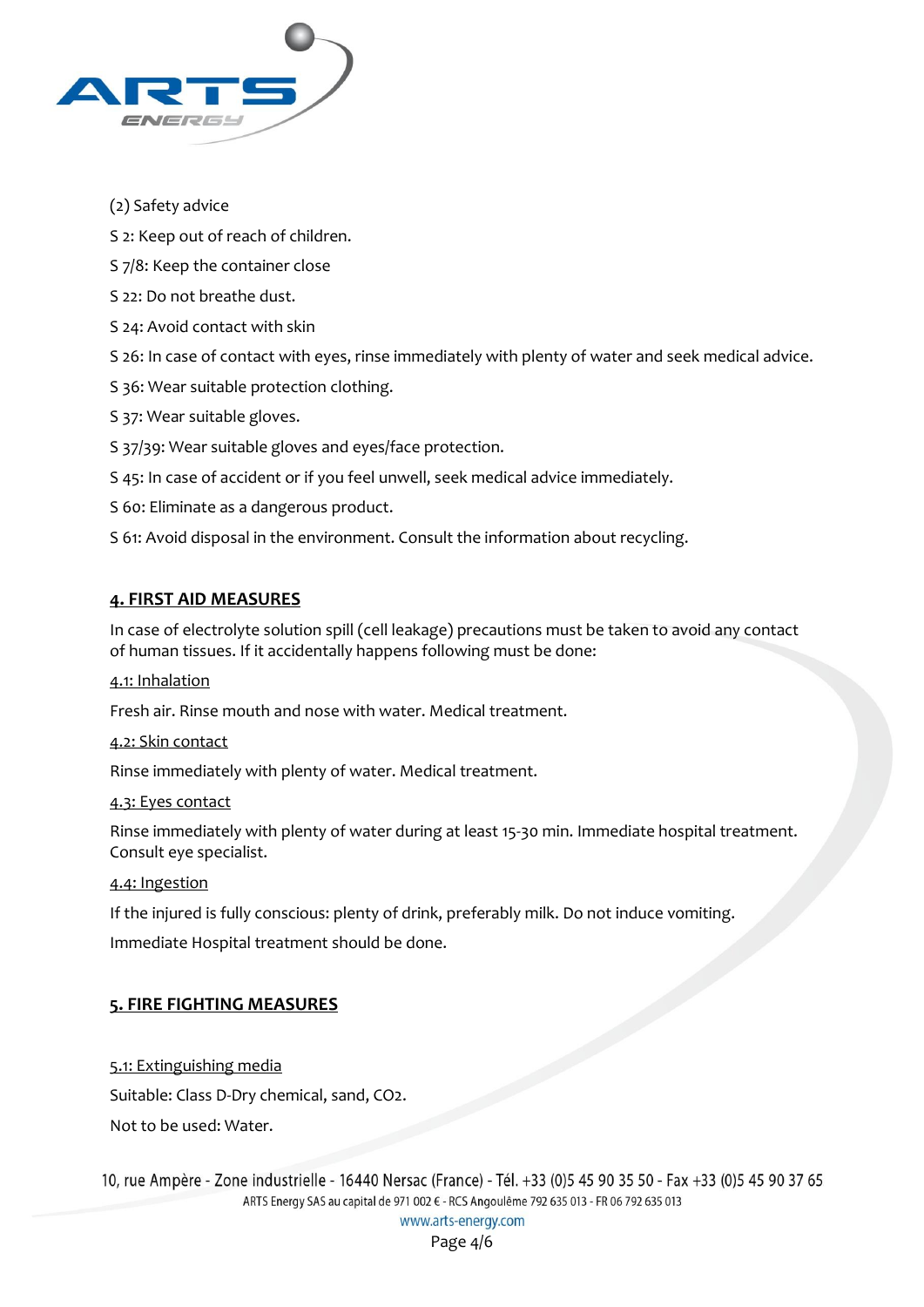

#### 5.2: Special exposure hazards

Cells can be overheated by an external source or by internal shorting and release alkaline electrolyte mist or liquid. Electrolyte reacts with zinc, aluminum, tin and other active materials releasing flammable hydrogen gas.

In case of PVC sleeved products, the combustion releases chloride gas.

#### 5.3: Special protective equipment

Use self-contained breathing apparatus and full fire-fighting protective clothing.

|              | <b>Respiratory</b><br>protection | Fire fighters should wear self-contained breathing apparatus.                                                                                                                                                |
|--------------|----------------------------------|--------------------------------------------------------------------------------------------------------------------------------------------------------------------------------------------------------------|
| $\mathbb{R}$ | <b>Hand</b><br>protection        | Use polypropylene, polyethylene, rubber or Viton gloves when handling leaking or ruptured cells.                                                                                                             |
| $\bigcirc$   | Eye<br>protection                | In case of incident or after an abusive use, in case of a leak or cell opening, wear safety glasses with protected<br>side shields or a mask covering the whole face when handling leaking or ruptured cells |
|              | Other                            | In the event of leakage or ruptured cells, wear a rubber apron and protective clothes.                                                                                                                       |

\*AFNOR pictograms

## **6. SPILL MANAGEMENT PROCEDURE**

The sealed Ni-Cd cells when sleeved are safe in case of spilling.

Non-sleeved cells may generate short-circuits, causing release of alkaline electrolyte mist or liquid. Electrolyte reacts with zinc, aluminum, tin and other active materials releasing flammable hydrogen gas.

#### 6.1: Individual protections and equipment

In such a case, use self-contained breathing apparatus and protective clothing.

6.2: Environmental precautions

No urgency measure requested.

6.3: cleaning

Collect the cells for recycling respecting the local law, if necessary use sawdust to absorb electrolyte leakages.

## **7. HANDLING USAGE AND STORAGE PRECAUTIONS**

In normal use conditions, no safety rule is specified to handle the cells. Please apply ARTS ENERGY usage instructions.

It is recommended to store following ARTS ENERGY specifications in order to ensure longer usage: +5 to +25°C in a 65 +- 5% relative humidity.

```
www.arts-energy.com
```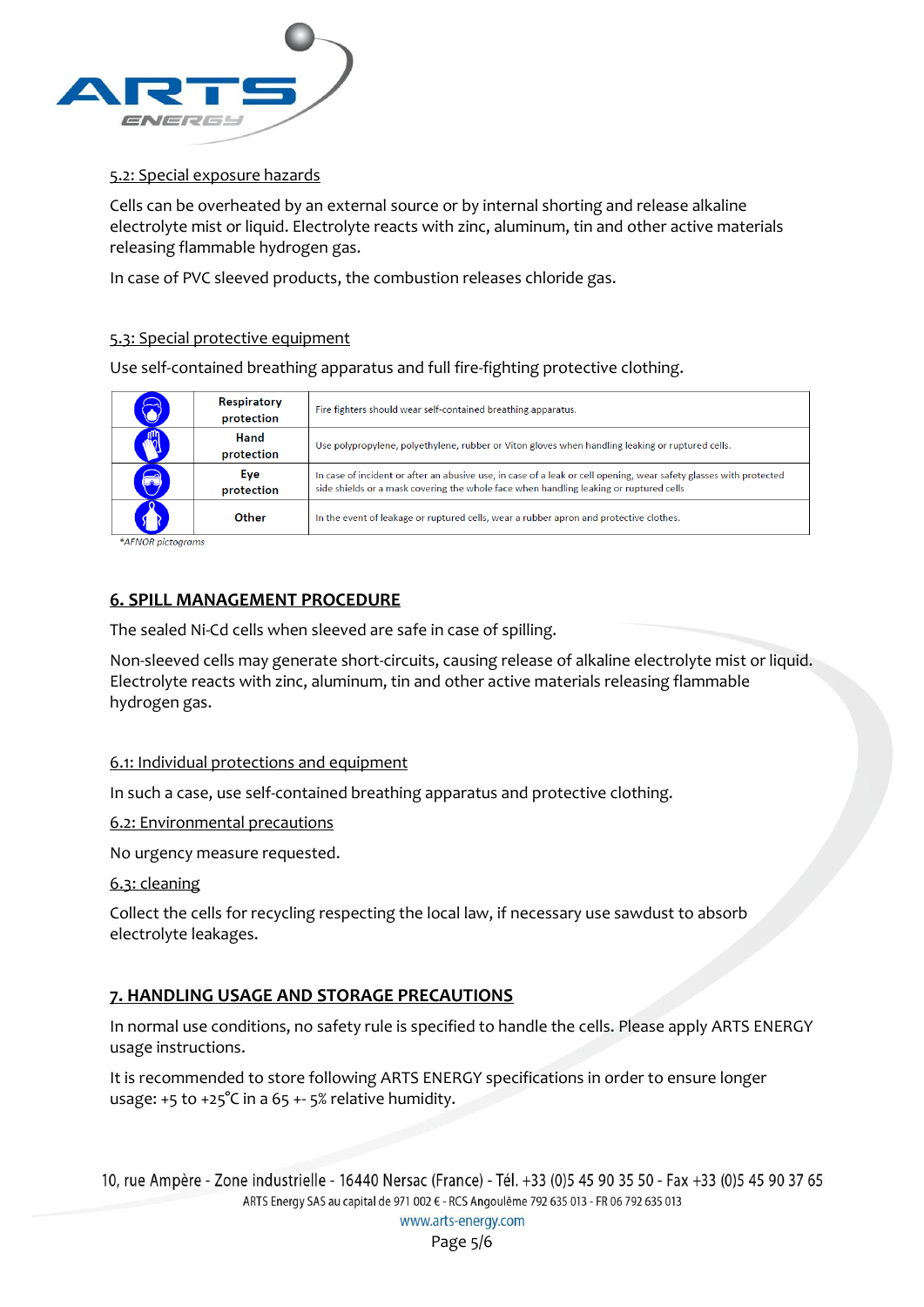

## **8. EXPOSURE CONTROLS/PERSONAL PROTECTION**

Under normal condition of use and handling no special protection is required for sealed Ni-Cd cells.

Protection equipment: it is recommended to wear gloves, or to remove rings and metallic objects to avoid short-circuiting the cells.

## **9. PHYSICAL PROPERTIES**

9.1: Appearance Nickel plated steel cylindrical cell, eventually sleeved. Dimensions and color according specification.

### 9.2: Temperature range

Usage recommended between -40°C and +70°C. Risk of electrolyte leakage over 100°C

9.3: Specific energy 30 to 60 Wh/Kg

9.4: Specific instant power Up to 1000 W/Kg during 1 second

9.5: Mechanical resistance

According mechanical tests in IEC 61951-1 standard.

## **10 STABILITY AND REACTIVITY**

10.1: Conditions

Ni-Cd cells are stable in storage.

In case of storage in humid atmosphere, some rust may appear on the product.

In case of storage in a charged state, cells progressively lose their energy, generating eventually a progressive temperature increase according the thermal insulation efficiency of the packaging.

In case of exposure to temperature over 100°C, a risk of release of alkaline electrolyte mist or liquid is created. At a higher temperature (160°C) the plastics used can melt or decompose (Polyamide gasket, rubber valve, PVC sleeve…).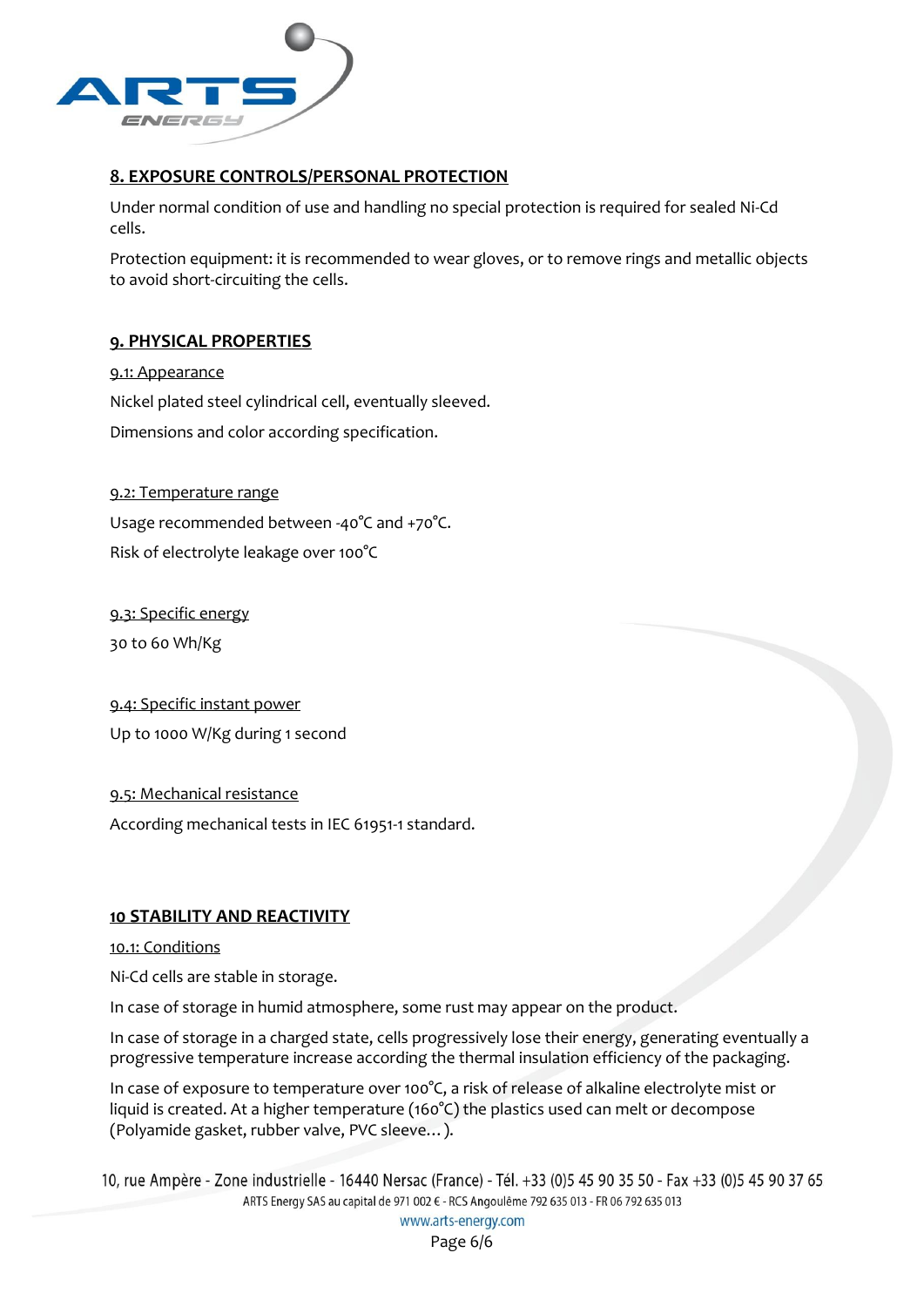

In case of mechanical deterioration of the cells, active materials contained as powder can be dispersed (Nickel, Cobalt, Zinc, Cadmium).

#### 10.2: Hazardous decomposition products

Electrolyte solution is corrosive to all human tissues and will react violently with many organic chemicals.

Electrolyte solution reacts with zinc, aluminum, tin and other materials releasing flammable hydrogen gas.

### **11 TOXICOLOGICAL INFORMATION**

The sealed Ni-Cd cells as a product are not presenting toxicological hazards.

In case of can opening or destruction, the following substances can be released:

| <b>SUBSTANCES</b> |                   |             | <b>HAZARDS</b> |                        |                  |
|-------------------|-------------------|-------------|----------------|------------------------|------------------|
| <b>Name</b>       | $N^{\circ}$ EC.   | Symbol      | effects        | Dust exposure limits   | Carcinogenicity/ |
|                   | $N^{\circ}$ CAS   |             |                |                        | mutagenicity/    |
|                   | $N^{\circ}$ EINEC |             |                |                        | reprotoxicity    |
| <b>Nickel</b>     | 028-002-00-7      | Ni          | Xn             | <b>Nocif</b>           | R 40-43          |
|                   | 7440-02-0         |             |                |                        | R 17             |
|                   | 231-111-4         |             |                |                        |                  |
| Nickel Hydroxyde  | $028 - 008 - x^*$ | Ni(OH)2     | LD50/oral/rat: | VME: 1000 μg/m3        | Occupational     |
|                   | 12054-48-7        |             | $1600$ mg/Kg   | VLE: /                 |                  |
|                   | 235-008-5         |             |                |                        |                  |
| Cobalt Hydroxyde  |                   | Co(OH)2     | LD50/oral/rat: | $VME: 100 \mu g/m3$    |                  |
|                   | 21041-93-0        |             | 795 mg/Kg      | VLE: /                 |                  |
|                   | 244-166-4         |             |                |                        |                  |
| alkaline          | 019-002-00-8      | KOH         | LD50/oral/rat: | KOH VME: 2mg/m3        |                  |
| <b>Hydroxydes</b> | 1310-58-3         | <b>NaOH</b> | 365mg/Kg       | NaOH VME:2mg/m3        |                  |
|                   |                   | LiOH        |                | LIOH VME: $25\mu g/m3$ |                  |
|                   |                   |             |                |                        |                  |

| Cadmium | 231-152-8<br>7440-43-9<br>$\overline{\phantom{a}}$ | Cd | LD50/oral/rat:<br>$225 \text{ mg/kg}$ | $EU: 4 \mu g/m3$ for alveolar<br>particles (size $< 10 \mu m$ ) | Carc. Cat. 2; R45<br>Muta. Cat. 3; R68<br>Repr. Cat. 3; R62<br>Repr. Cat. 3; R63<br>T+: R26<br>T; R48/23/25<br>N; R50/53 |
|---------|----------------------------------------------------|----|---------------------------------------|-----------------------------------------------------------------|--------------------------------------------------------------------------------------------------------------------------|
|---------|----------------------------------------------------|----|---------------------------------------|-----------------------------------------------------------------|--------------------------------------------------------------------------------------------------------------------------|

## **12 ECOLOGICAL INFORMATION**

The sealed Ni-CD cells as a product are not presenting Eco toxicological hazards. In case of product destruction or opening, the substances described in paragraph 10 can come in contact of the environment. The metals content in a Ni-CD battery are toxics for the environment.

If not recycled, it must be disposed of in accordance with all state and local regulations.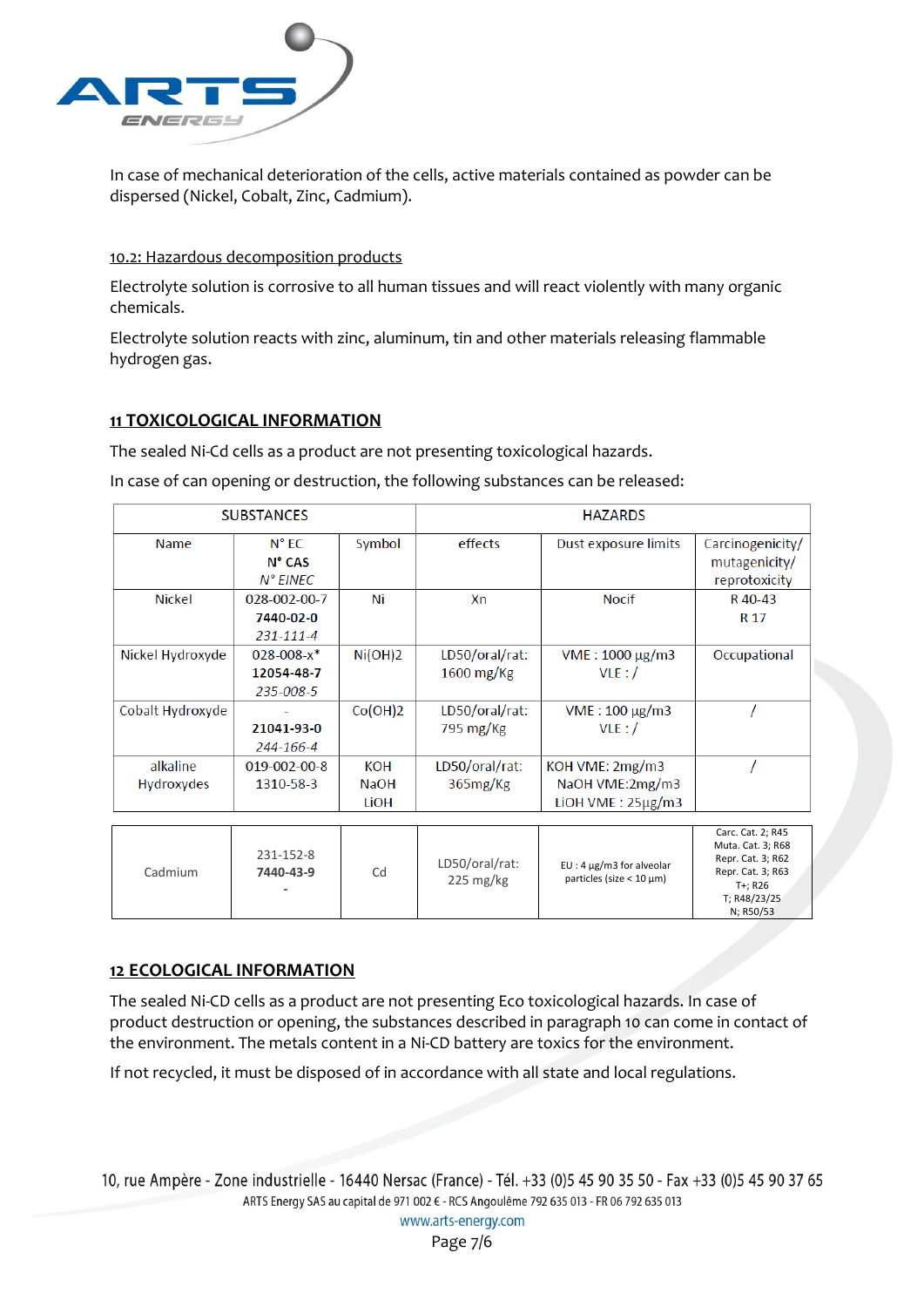

## **13 DISPOSAL CONSIDERATIONS**

13.1: Incineration Never incinerate Ni-Cd batteries.

13.2: Landfill



Never dispose Ni-Cd batteries as landfill.

13.3: Recycling

Nickel Cadmium batteries can be fully recyclable. They are submitted to the European community directive 91-157/CE. ARTS Energy recommends proper recycling of these batteries whenever possible.

You may refer to the following web page for further information and guidance: www.oecd.org/document/44/0,3343,en\_2649\_34371\_1944748\_1\_1\_1,00.html (1).

You can also contact ARTS Energy.

(1) This page provides links to different National Battery Associations and National Collection & Recycling Organizations that can provide you with the latest update on collection & recycling in their respective Countries.

## **14. TRANSPORT INFORMATION**

Sealed Nickel Cadmium batteries are considered to be "dry cell" batteries and are not assign to dangerous goods regulation for the purpose of transportation by the International Air Transport Association (IATA).

International air transport is not restricted provided that, as stated in IATA special provision A164, batteries and battery powered devices/equipment being transported by air are protected from short-circuits.

Our packagings are specially designed to avoid any contact between batteries poles. Furthermore, our cells' cans can bear falls from more than 1.80 m, keeping a good aspect (no electrolyte leakage, no cracks in conformance with the special provision A67 and packing Instructions 872 tests requirements).

Our products are also compliant with the requirement of 55 ° C high temperature test: no electrolyte escapes the batteries in case of shock because their container (nickel-plated steel bucket) is designed to resist to such stress. Finally, our batteries are designed to withstand the vibration and differential pressure variations described in Packing Instruction 872.

ARTS Energy NiCd batteries are classified UN 2800. Road transport in Europe of new or used cells and batteries with classification UN2800 (Class 8) is not restricted according to ADR special provision 598, providing that requirements of this special provision are met.

<sup>10,</sup> rue Ampère - Zone industrielle - 16440 Nersac (France) - Tél. +33 (0)5 45 90 35 50 - Fax +33 (0)5 45 90 37 65 ARTS Energy SAS au capital de 971 002 € - RCS Angoulême 792 635 013 - FR 06 792 635 013